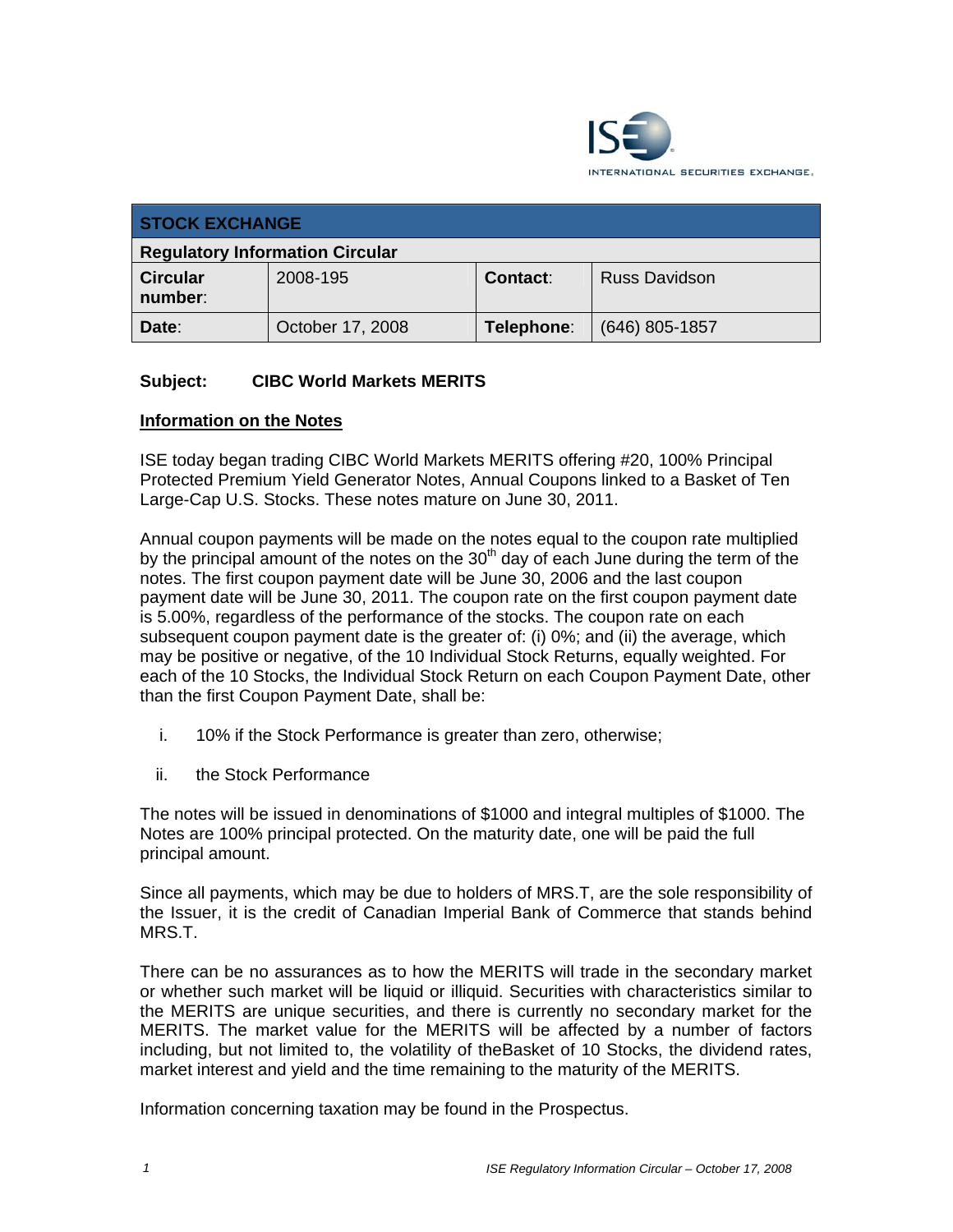The Trustee for this security is Wilmington Trust Company.

Trading in the shares on ISE is on a UTP basis and is subject to ISE equity trading rules. The shares will trade from 9:00 a.m. until 4:00 p.m. Eastern Time. Equity Electronic Access Members ("Equity EAMs") trading the shares during the Pre-Market Session are exposed to the risk of the lack of the calculation or dissemination of underlying index value or intraday indicative value ("IIV"). For certain derivative securities products, an updated underlying index value or IIV may not be calculated or publicly disseminated in the Pre-Market hours. Since the underlying index value and IIV are not calculated or widely disseminated during Pre-Market hours, an investor who is unable to calculate implied values for certain derivative securities products during Pre-Market hours may be at a disadvantage to market professionals.

Equity EAMs also should review NASD Notice to Members 03-71 for guidance on trading these products. The Notice reminds members of their obligations to: (1) conduct adequate due diligence to understand the features of the product; (2) perform a reasonable-basis suitability analysis; (3) perform customer-specific suitability analysis in connection with any recommended transactions; (4) provide a balanced disclosure of both the risks and rewards associated with the particular product, especially when selling to retail investors; (5) implement appropriate internal controls; and (6) train registered persons regarding the features, risk and suitability of these products.

**This Regulatory Information Circular is not a statutory Prospectus. Equity EAMs should consult the Trust's Registration Statement, SAI, Prospectus and the Fund's website for relevant information.**